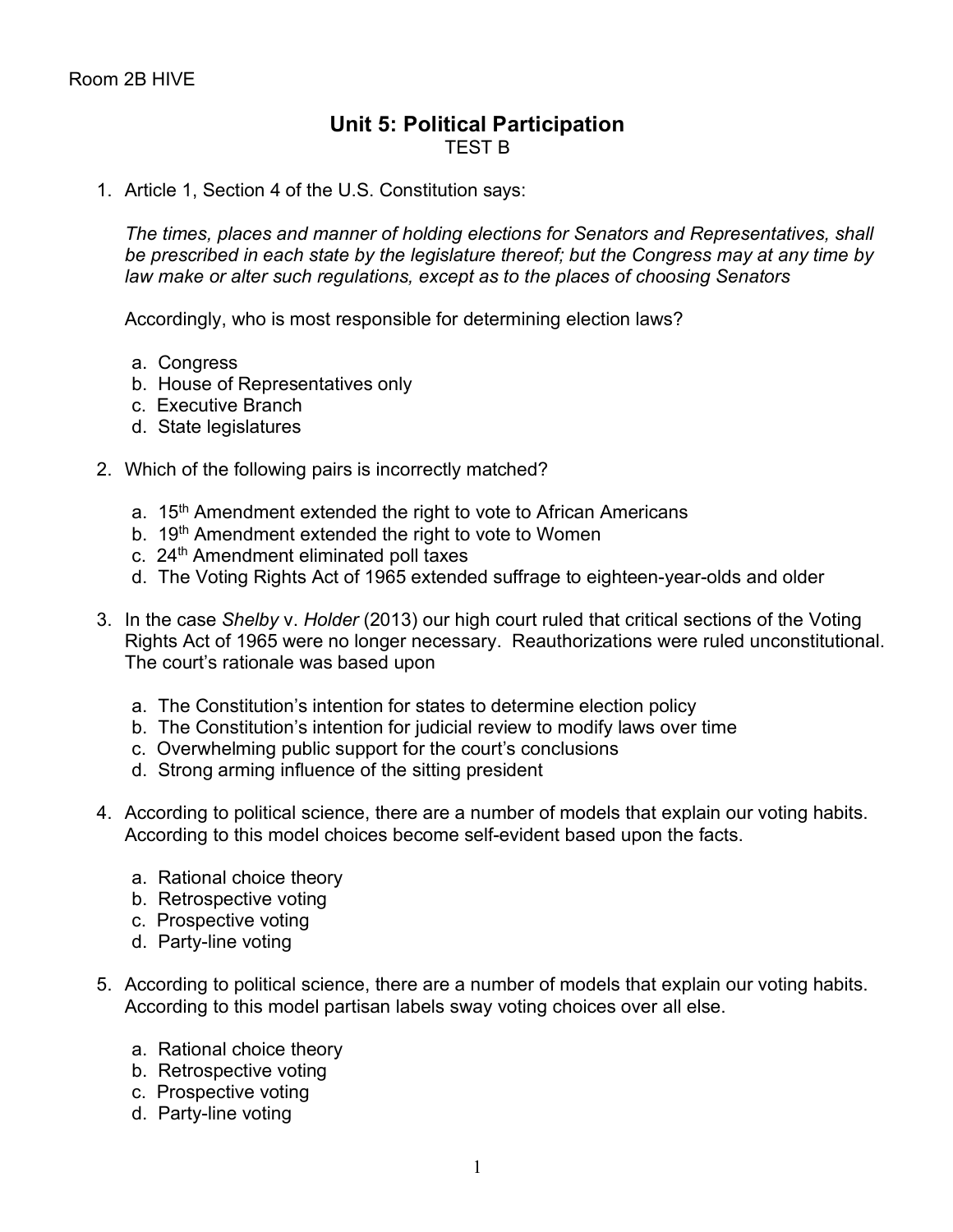- 6. According to political science, there are a number of models that explain our voting habits. According to this model voters cast ballots to reward and punish political behavior.
	- a. Rational choice theory
	- b. Retrospective voting
	- c. Prospective voting
	- d. Party-line voting
- 7. According to political science, there are a number of models that explain our voting habits. According to this model voters are persuaded by lofty promises and compelling visions of the future.
	- a. Rational choice theory
	- b. Retrospective voting
	- c. Prospective voting
	- d. Party-line voting
- 8. Tom votes in almost every election. Like most Americans he is influenced most by Partisan ID. It is almost like a habit, regardless of candidates and issues. He appears to be an example of this voting model
	- a. Rational choice theory
	- b. Retrospective voting
	- c. Prospective voting
	- d. Party-line voting
- 9. Here in the United States voting turnout in presidential elections rarely exceeds % of eligible citizens. In non-presidential years turnout is much lower.
	- a. 40%
	- b. 50%
	- c. 60%
	- d. 70%

10.All of the following demographic characteristics describe likely voters EXCEPT

- a. White
- b. Older
- c. College educated
- d. Southerners
- 11.All of the following are institutional barriers to voting, rules and/or laws that prevent eligible adults from voting, EXCEPT
	- a. Strict registration requirements
	- b. Unqualified candidates
	- c. Election Day is a work day
	- d. In most states convicted felons are limited in their voting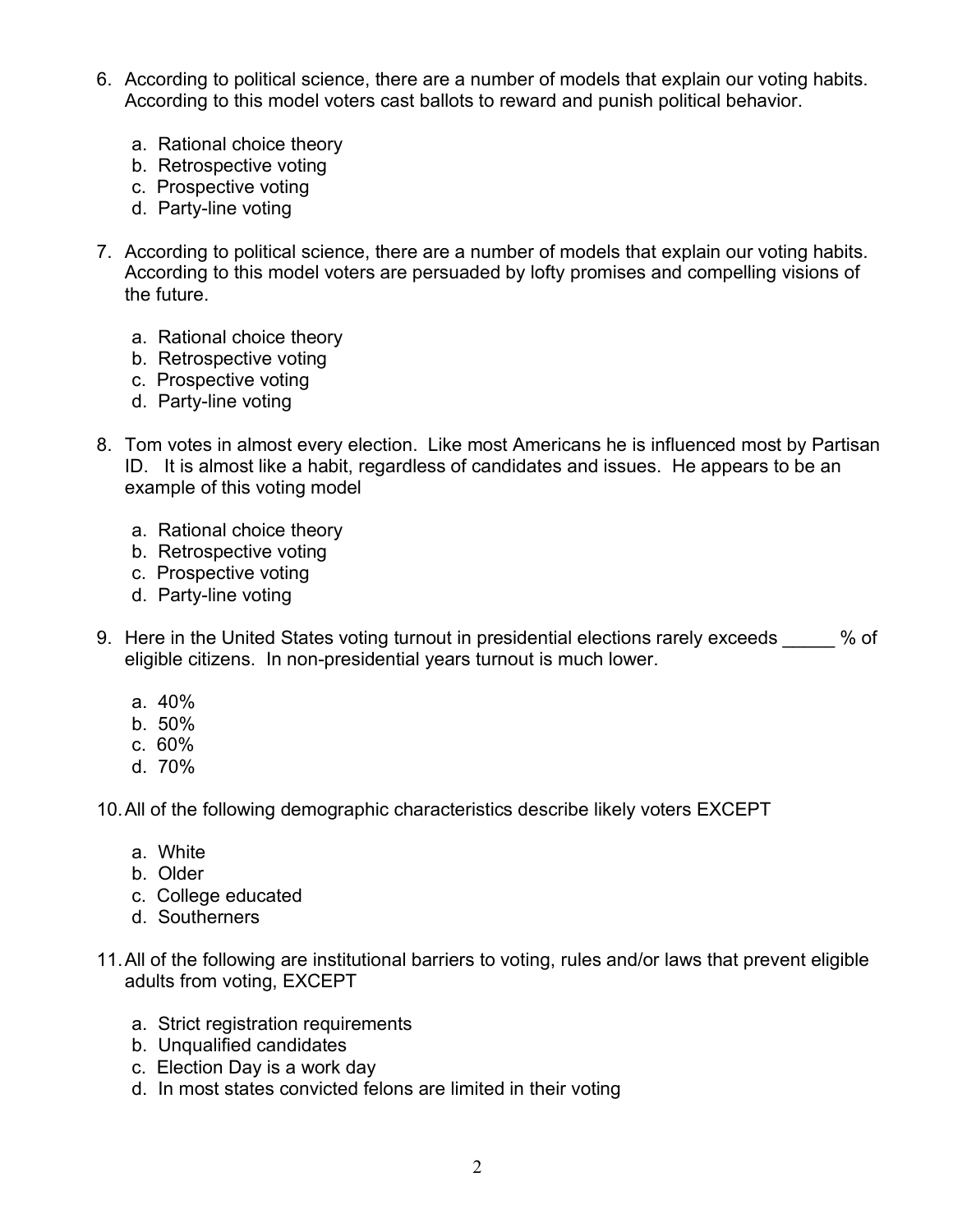- 12.Republican Party candidates campaign on issues, including those associated with voting. Most Republican candidates favor
	- a. Returning to our original laws including property requirements for all voters
	- b. Early voting along with same-day registration
	- c. Strict registration laws including photo-identification of all voters
	- d. Eliminating voting and replacing it with social media referendums
- 13.Democratic Party candidates campaign on issues, including those associated with voting. Most Democratic candidates favor
	- a. Returning to our original laws including property requirements for all voters
	- b. Early voting along with same-day registration
	- c. Strict registration laws including photo-identification of all voters
	- d. Eliminating voting and replacing it with social media referendums
- 14.This has become a game-changer in our voting habits. Growing more and more democratic, with more and more technology available, voters today increasingly base their choices on
	- a. Candidate-centered campaigns rather than just party labels
	- b. Party labels over issue dominated campaigns
	- c. Information from objective sources like foreign media
	- d. Last minute October Surprises, events that occur days before the election
- 15.Numerous institutions link the people to their government. Linkage institutions are channels that allow individuals to communicate their preferences to policy-makers. This linkage institution is formed for the expressed purpose of impacting the policy-making process.
	- a. Political parties and c. Elections
	- b. Interest groups d. Media
- 16.Numerous institutions link the people to their government. Linkage institutions are channels that allow individuals to communicate their preferences to policy-makers. This linkage institution informs us about our government.
	- a. Political parties c. Elections<br>b. Interest groups b. Media
	- b. Interest groups
- 17.Numerous institutions link the people to their government. Linkage institutions are channels that allow individuals to communicate their preferences to policy-makers. This linkage institution is the most direct way to influence our government and its decisions, picking winners.
	- a. Political parties
	- b. Interest groups
	- c. Elections
	- d. Media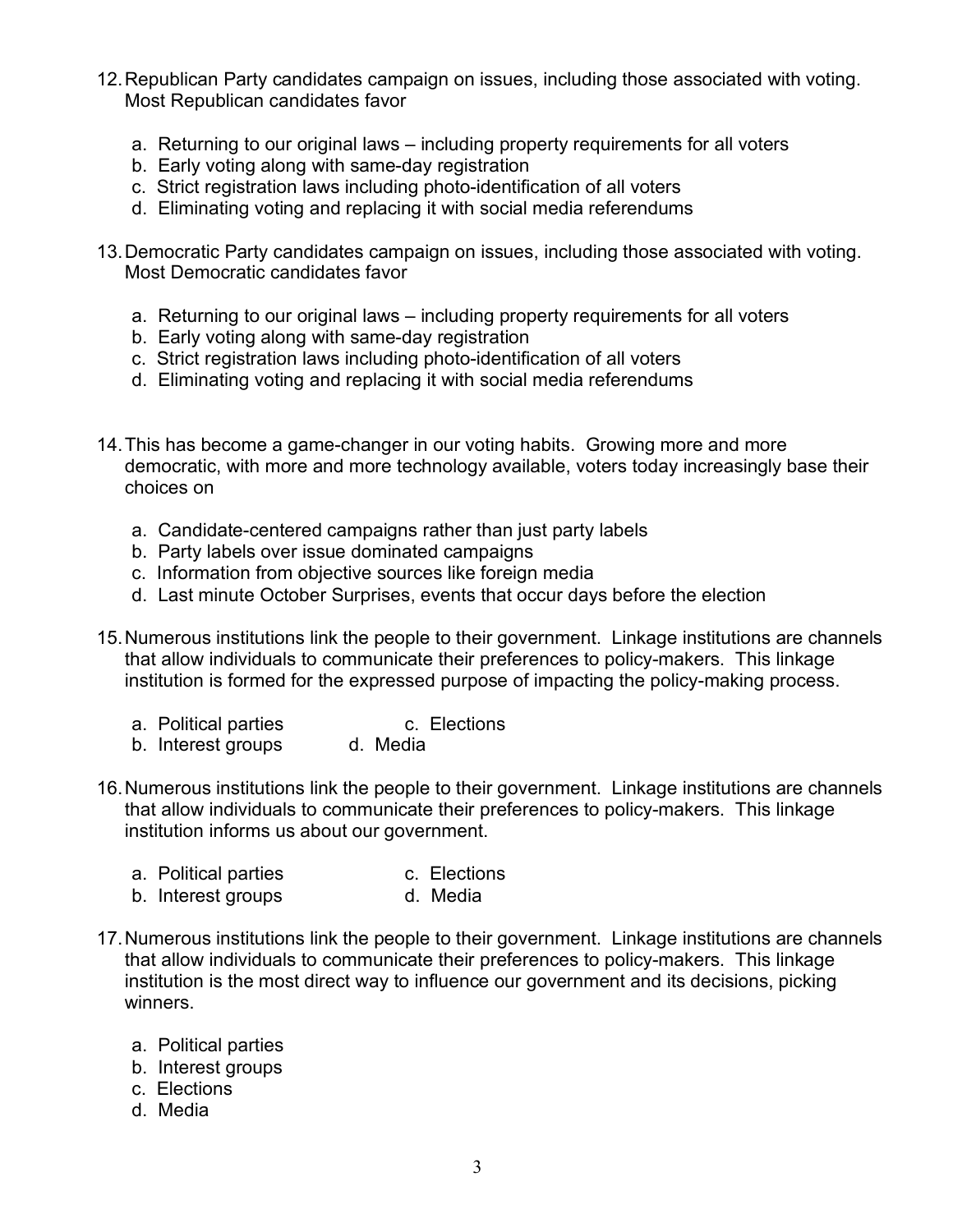- 18.Numerous institutions link the people to their government. Linkage institutions are channels that allow individuals to communicate their preferences to policy-makers. This linkage institution provides labels; issue platforms and most importantly the choosing candidates that represent our wishes.
	- a. Political parties entitled and c. Elections
	- b. Interest groups b. Media

19.In part because of new technologies, political scientists tell us that political parties have

- a. Grown stronger
- b. Grown weaker
- c. Developed into well-oiled machines
- d. Realized they are no longer needed

20.The primary goal of political parties is to

| a. Choose candidates | c. Educate voters |
|----------------------|-------------------|
|----------------------|-------------------|

b. Fund campaigns b. Fund campaigns d. Win elections

21.What does the U.S. Constitution say about political parties?

- a. Only two should be allowed c. Should run Congress
- b. Limited in raising money d. Nothing
- 22.Apart from winning elections, political parties also staff the government. Which of the following provides an example?
	- a. Political parties nominate Supreme Court justices
	- b. Political parties recommend names for the President's Cabinet
	- c. Party with the most members in Congress control the leadership positions
	- d. Party newspapers inform the public about public policy decisions
- 23.Political parties play a vital role in our government and politics. Yet their influence changes and adapts. Recently political scientist Gary C. Jacobson has written,

*A fundamental factor [in the decline of parties] is clearly institutional: the rise and spread of primary elections as the method for choosing party nominees for the general election... Primary elections have largely deprived parties of their most important source of influence over elected officials. Parties no longer control access to the ballot and, therefore, to political office. They cannot determine who runs under their label and so cannot control what the label represents... parties typically have few sanctions and little influence [on nominations]*

## Or in other words

- a. Primary elections have weakened political parties
- b. Nominees appeal to party leadership, not individual voters
- c. Voters no longer base their choices on Partisan ID
- d. Party labels do not mean as much anymore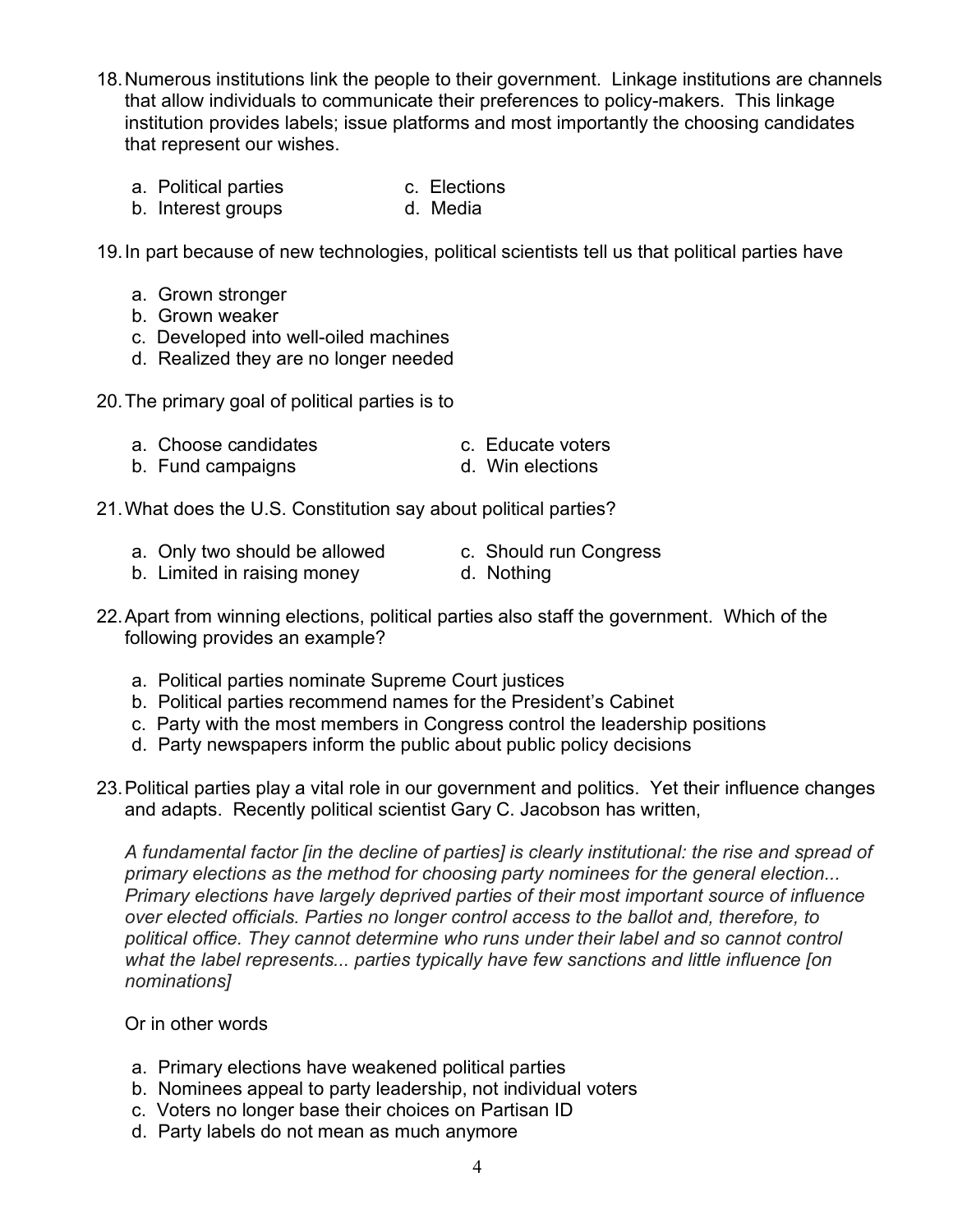- 24.Political parties nominate candidates. Yet this responsibility has been dramatically changed due to
	- a. Candidate-centered campaigns
	- b. A dramatic increase in candidates
	- c. A dramatic decrease in voter turnout
	- d. Candidates running as independents
- 25.Many have argued that political parties are weaker today because of all of the following EXCEPT
	- a. Direct primaries
	- b. Federalism
	- c. Campaign finance limitations
	- d. More popular candidates
- 26.There are structural barriers to third party success in American politics. The rules governing our elections reinforce our two-party system. All of these structural barriers reinforce our two-party system EXCEPT
	- a. Our current two parties are well known
	- b. Plurality elections
	- c. Single-member districts
	- d. Winner-take-all rules
- 27.Third parties might have a better chance of winning elections if our two parties
	- a. Eliminated direct primaries
	- b. Relied more on social media
	- c. Had rigid platforms
	- d. Nominated candidates rather suggested candidates
- 28.Third parties are certainly allowed but they usually are not effective. Yet they can provide this important function
	- a. Develop innovative ads
	- b. Train candidates
	- c. Champion new issues
	- d. Discourage extremists from political participation
- 29.The primary goal of interest groups is to
	- a. Effect change at every entry point of public policy
	- b. Win elections
	- c. Raise money for corporate and non-profit clients
	- d. Bribe elected officials and get away with it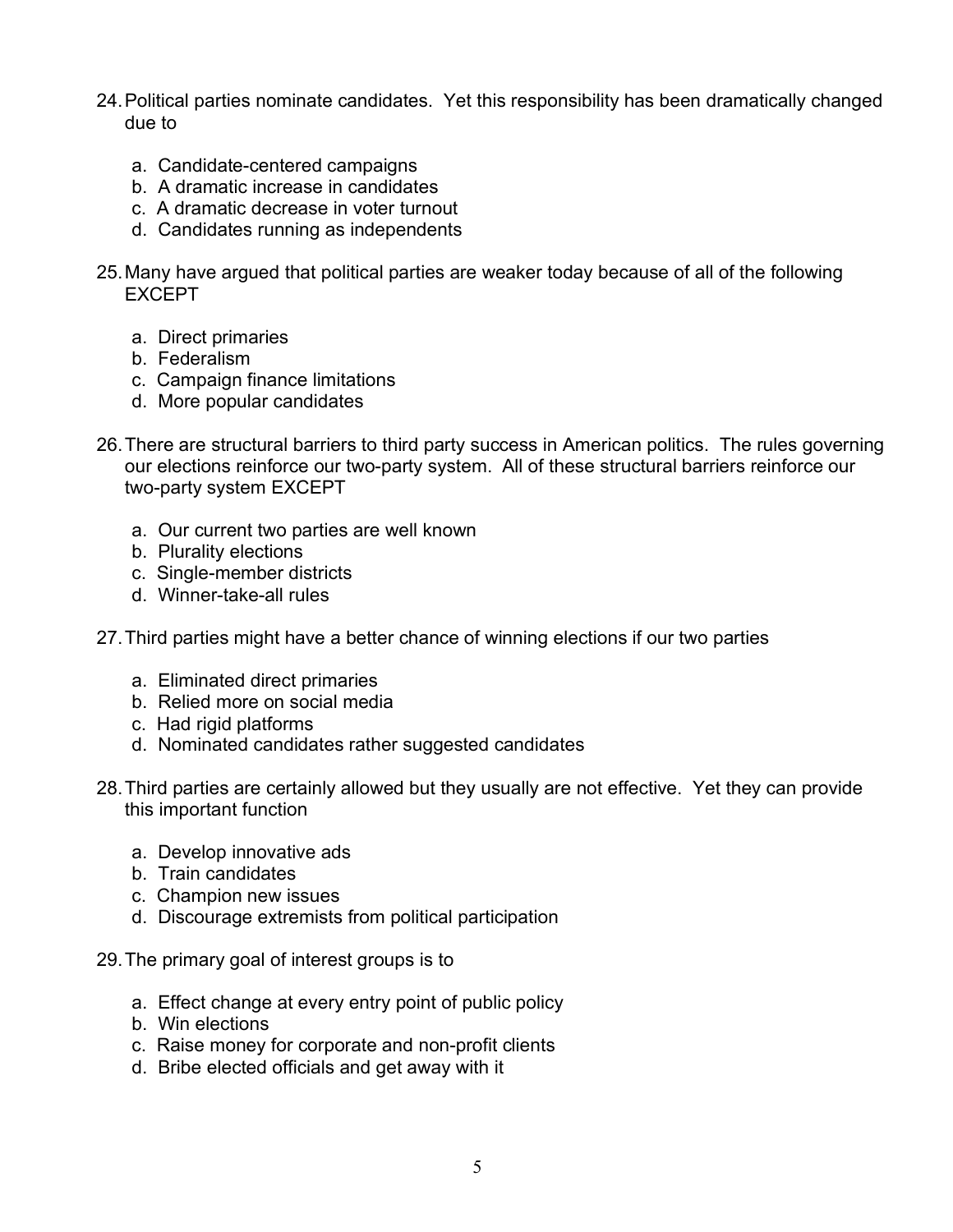- 30.Political scientists tell us that upwards of 75% of Americans believe
	- a. Interest groups nominate terrible candidates during most election cycles
	- b. Interest groups nominate excellent candidates during most election cycles
	- c. Interest groups have too little power and authority over Washington DC
	- d. Interest groups have too much power and authority over Washington DC
- 31.Interest groups have proliferated, grown in numbers, in our political system for all of the following reasons EXCEPT
	- a. Social diversity
	- b. Federalism
	- c. Weak political parties
	- d. Easy to join
- 32.Tom is employed by an interest group. He is a professional lobbyist. Which of the following describes what Tom actually does for living?
	- a. Tom uses his expertise on bald eagles to influence conservation public policy.
	- b. Tom uses his expertise on bald eagles to raise money to fund documentaries.
	- c. Tom uses his expertise on political science to write criticisms of elected officials
	- d. Tom uses his expertise on political science to win a nomination, and then an election

33.Nicholas W. Allard has argued, "Lobbying is an Honorable Profession." Allard wrote,

*The most basic function of the lobbyist is to educate by providing information, and it is axiomatic that legislators benefit when they can consider information from a broad range of interested parties. The increasing scope and complexity of legislation and regulation as the United States evolves and becomes ever more entwined in a global community has further magnified the importance of lobbyists' expertise. As Thomas Susman explains, 'Government has become sufficiently complex that, without the information lobbyists bring to legislators, decision making would be—at best—poorly informed.'*

According to Allard, what makes lobbyists and their interest groups so valuable?

- a. Lobbyists and interest groups make our policy process at least look democratic
- b. Global pressures now require the assistance of specialists from around the world
- c. Our complex public policy process requires experts to inform the policy makers
- d. Without lobbyists political parties would not know who to nominate for key offices
- 34.Despite our disdain for interest groups there is little we can do since they are protected by the U.S. Constitution. Where is lobbying activity most clearly protected in our constitution?
	- a. First Amendment
	- b. Tenth Amendment
	- c. Fourteenth Amendment
	- d. Civil Rights Act of 1964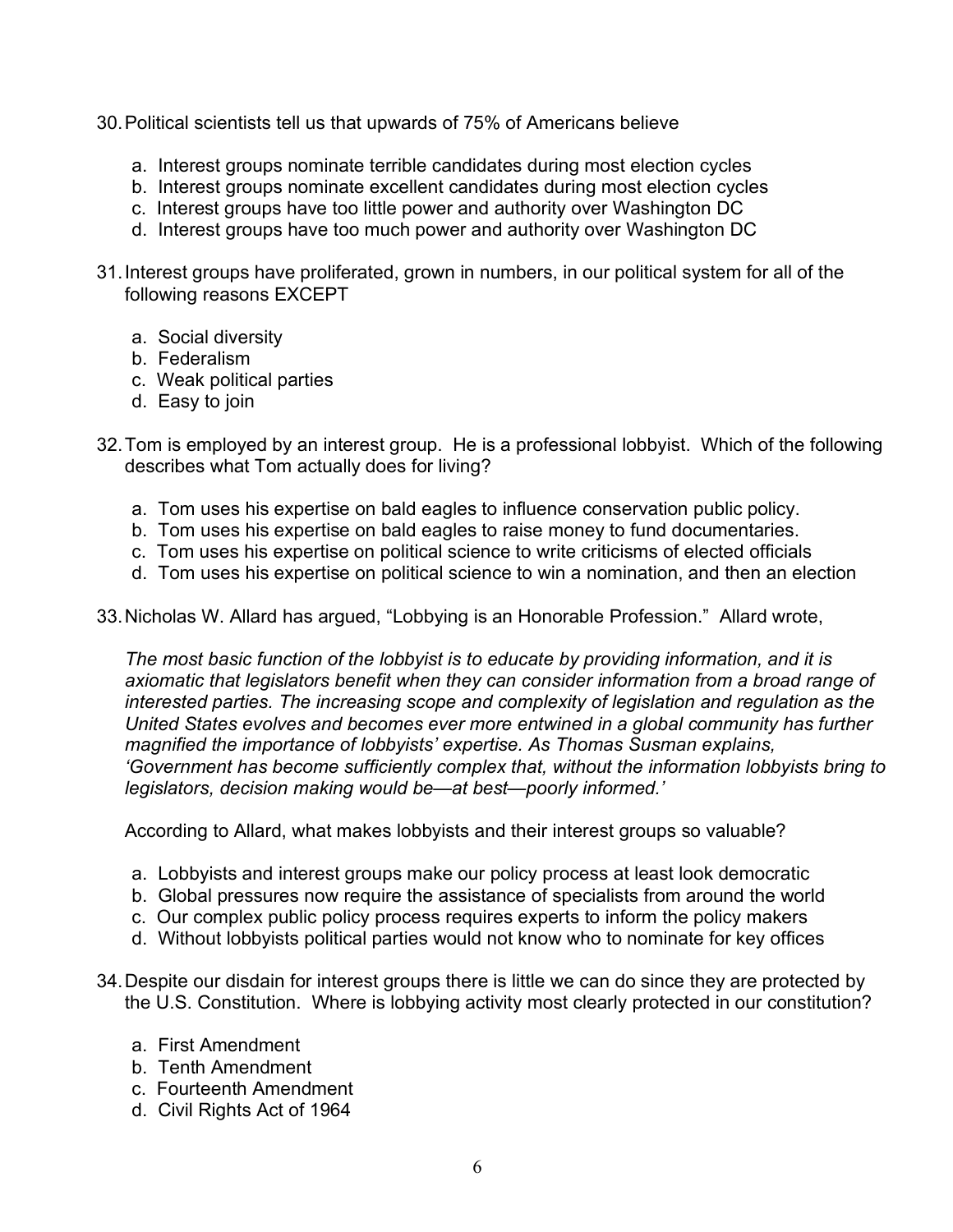- 35.All of the following are popular and successful techniques used by interest groups to influence policy EXCEPT
	- a. Quietly developing relationships with law makers
	- b. Testify before important Congressional committees
	- c. Litigate by filing lawsuits
	- d. Stirring up public opinion to demonstrate in the streets
- 36."Iron Triangles" are coalitions of key policy makers. They help to explain how good, bad and ugly policies succeed. It is difficult to break up these coalitions. "Iron Triangles" are made up of
	- a. Interest Groups; Corporations; Voters
	- b. Congressional committees; Interest Groups; Bureaucratic agencies
	- c. Bureaucratic agencies; Voters; The President
	- d. Congressmen; Judges; Presidents
- 37.What is a PAC (Political Action Committee)?
	- a. A legal means by which interest groups allocate money to candidates
	- b. An illegal means by which interest groups allocate money to candidates
	- c. A legal means by which interest groups recruit agitators to disrupt campaigns
	- d. A illegal means by which interest groups recruit agitators to disrupt campaigns
- 38.Theory argues for a pluralist political system where competing groups equally influence our politics. A vibrant democracy requires many interest groups competing in the market place of ideas. What flaw, according to leading political scientists, has seemingly emerged in that theory?
	- a. "Money limits have essentially made it impossible for groups to form"
	- b. "Members of Congress use more and more graft to corrupt the policy process"
	- c. "The heavenly chorus sings with a strong upper-class accent"
	- d. "The vast majority, made up of middle-class voters, advocate for damaging policies"
- 39.Protest politics in American society is found in our DNA. The spirit of dissent gave birth to the United States. In what seminal document would you find these words:

That whenever any form of government becomes destructive of these ends, it is the right of *the people to alter or to abolish it, and to institute new government, laying its foundation on such principles and organizing its powers in such form, as to them shall seem most likely to affect their safety and happiness*

- a. Declaration of Independence
- b. U.S. Constitution
- c. Federalist 10
- d. Court opinion in Marbury v. Madison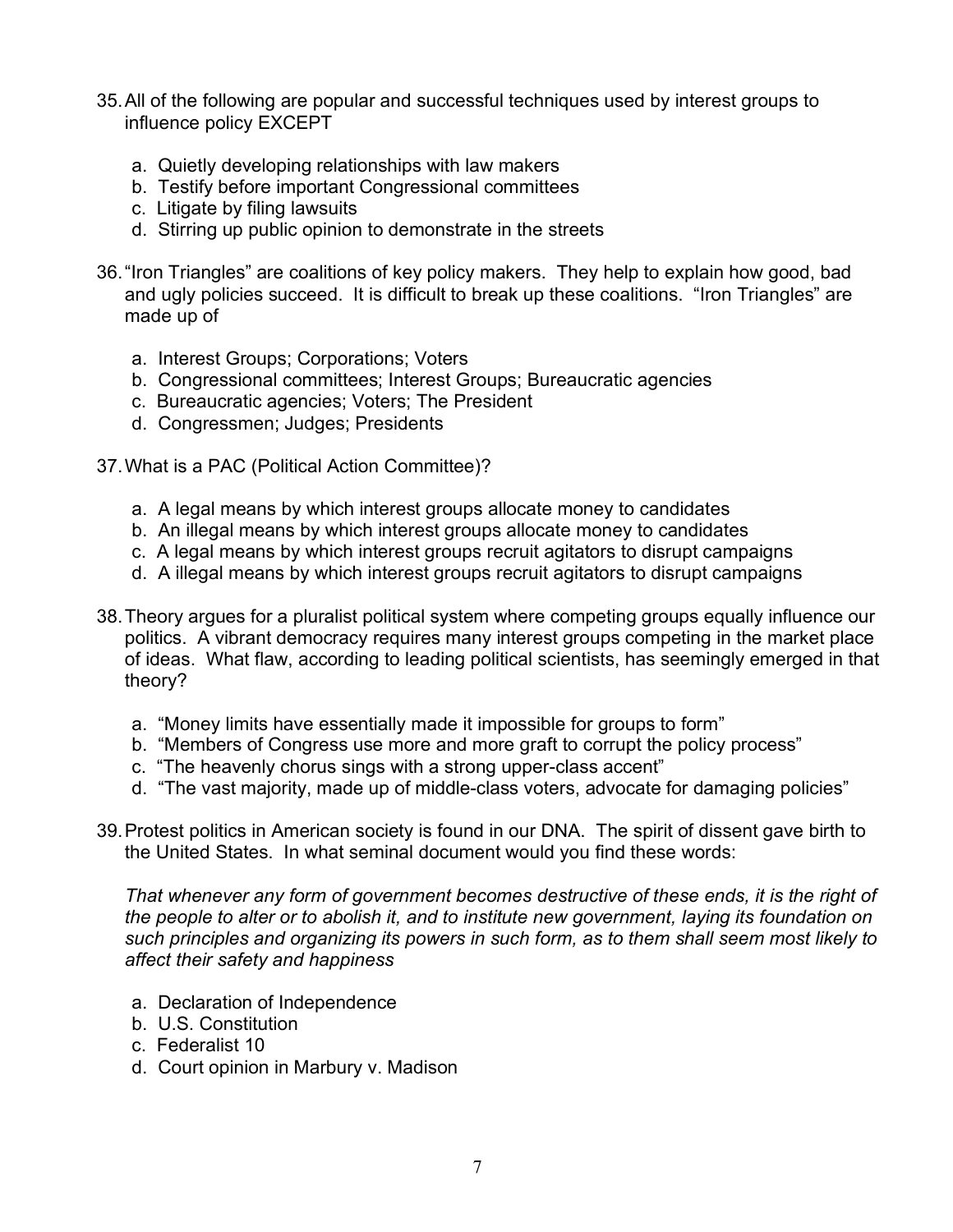## 40.Realignments, or critical elections, occur when

- a. When the margins of electoral victory fall within the margin-of-error
- b. When interest groups change their loyalty from one party to another
- c. When a prominent candidate switches his party identification
- d. When large groups permanently shift their alliance from one party to another
- 41.The federal election process has two important stages. They are
	- a. Decide to run; Win the most votes
	- b. Win a party's nomination; Win the most votes
	- c. Raise a large amount of money; Win the most votes
	- d. Win the most votes; Provide benefits to constituents
- 42.In most states the nomination process has grown more democratic. Political parties in most states nominate their candidates through
	- a. Selected by party bosses c. Party conventions
- 
- 
- b. Party caucuses b. Party primary elections

43.What has been the historic role of "Super-Delegates"?

- a. Shine light on new and unknown candidates by talking about them
- b. Raise large sums of money due to their connection to big corporate friends
- c. Correct fatal mistakes that perhaps were made by primary voters
- d. Host large parties at the national convention in order to sway votes

44.What was the primary rationale for creating the Electoral College?

- a. Provide a filter between the peoples' vote and wise votes for president
- b. Provide a training ground for young candidates looking to make a difference
- c. To make the process of electing the president more and more democratic
- d. A means to make sure that big states and small states matter the same
- 45.In the Electoral College, each state is allocated a certain number of electoral votes. How is this allocation determined?
	- a. Voter turnout in each state
	- b. Total number of representatives in Congress
	- c. Total number of registered voters
	- d. Every state receives the same number of electors
- 46.It takes a simple majority, 270 out of 538, to win in the Electoral College. What is the most important rule when winning in the Electoral College?
	- a. Winner-take-all at the state level
	- b. Most popular votes at the national level wins
	- c. Congressional district plurality preferences
	- d. Lining up "Super Delegates" to win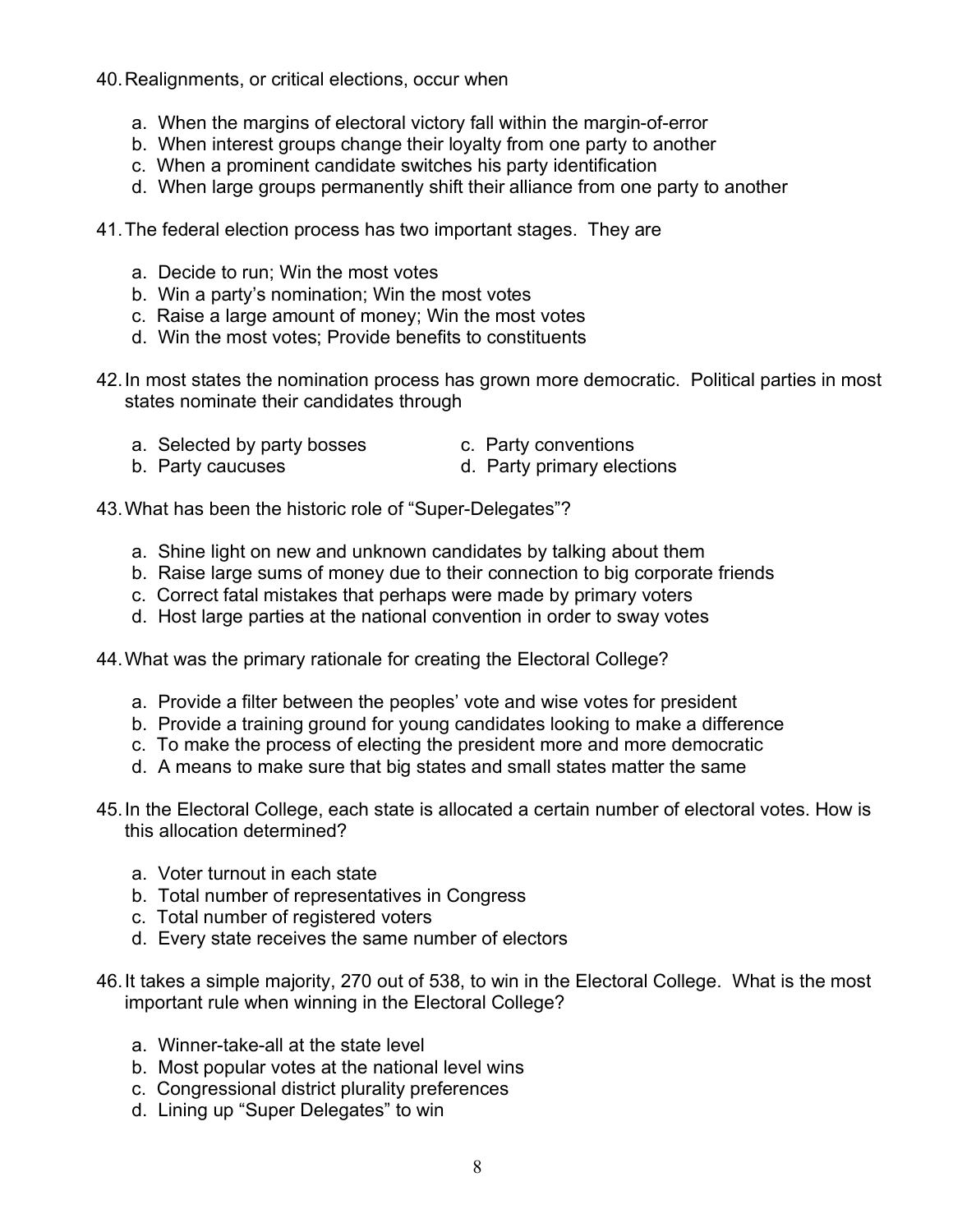- 47.The single most important word when assessing Congressional elections is
	- a. Friends alliances formed during the campaign
	- b. Money big money is required to win elections
	- c. Incumbency those running for reelection tend to win
	- d. Record the issues you prioritize during the campaign make or break your chances
- 48.Members of Congress who run for reelection (incumbents) have all of the following advantages EXCEPT
	- a. High turnout rates
	- b. Name recognition
	- c. Ease of raising money
	- d. Favorably drawn district lines (gerrymandering)
- 49.Important to any modern campaign are the "handlers," the *middle men* of politics. These consultants are responsible for all of the following EXEPT
	- a. Scheduling
	- b. Speech writing
	- c. Polling
	- d. Nominating candidates
- 50.Election cycles in American politics have grown longer and longer. Many political scientists speak of "the permanent campaign." All of the following help explain this phenomenon EXCEPT
	- a. It takes longer to raise the money
	- b. Currently laws determine the length of campaigns
	- c. Voters demand more debates, town hall meetings and TV spots
	- d. Candidate-centered campaigns
- 51.Democracy is not cheap. With escalating campaign costs the role of money in politics has increasingly grown muddled at best. Traditionally politics has been perceived of as a haven for fat cats. The perception that graft and corruption reign has always been close to the surface. For this reason
	- a. More and more people have decided to vote in order to clean out government
	- b. Congress has passed a series of campaign finance laws
	- c. Congress has taken out a series of ads to change our perception
	- d. Corporations have agreed to stay away from donating to campaigns
- 52.In the field of campaign finance, there is "hard money" and "soft money." Hard money is
	- a. The limited money we can give directly to the candidates
	- b. The unlimited money we can give directly to the candidates
	- c. The limited money we can give to independent expenditure groups
	- d. The unlimited money we can give to independent expenditure groups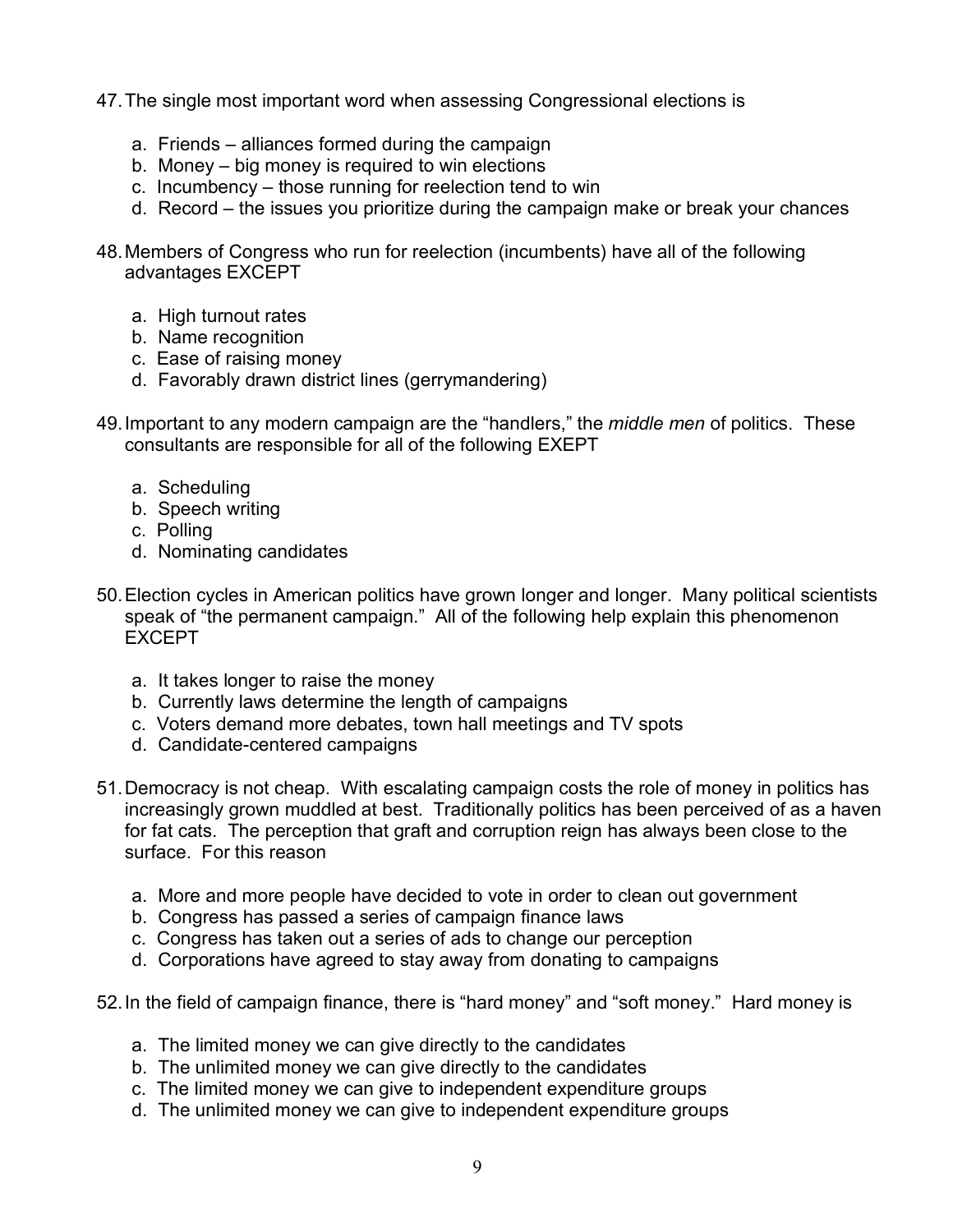- 53.The Supreme Court in Buckley v. Valeo established a seminal ruling in campaign finance. The Buckley precedent
	- a. Recognized that wealthy candidates cannot use their own money to campaign
	- b. Recognized that money given to candidates was tax deductible
	- c. Recognized that campaign money was not protected under the First Amendment
	- d. Recognized that campaign money was protected under the First Amendment

54.More recently the Supreme Court in Citizens United v. FEC ruled that

- a. The government, through the FEC, will require all candidates to disclose donor names
- b. Wealthy candidates cannot use their own money to win a nomination
- c. Corporations can now give to Super PACs (independent expenditure groups)
- d. Any attempt to provide public financing (gov't funded) would be unconstitutional
- 55.In the field of campaign finance, there is "hard money" and "soft money." Soft money is
	- a. The limited money we can give directly to the candidates
	- b. The unlimited money we can give directly to the candidates
	- c. The limited money we can give to independent expenditure groups
	- d. The unlimited money we can give to independent expenditure groups
- 56.Freedom of the press, one of our most sacred rights, is guaranteed in the First Amendment. Even though the way we learn about news and politics has changed, the media continues to play similar roles. When the media plays the role of "gatekeeper" it
	- a. Reports objectively. At times the media realizes its responsibility to simply inform
	- b. Emphasizes poll results. Like a horse-race, media loves to tell us who is ahead
	- c. Exposes scandals. Muckraking has always been a national pastime
	- d. Becomes an agenda setter. Media prioritizes what we know
- 57.Freedom of the press, one of our most sacred rights, is guaranteed in the First Amendment. Even though the way we learn about news and politics has changed, the media continues to play similar roles. When the media plays the role of "scorekeeper" it
	- a. Reports objectively. At times the media realizes its responsibility to simply inform
	- b. Emphasizes poll results. Like a horse-race, media loves to tell us who is ahead
	- c. Exposes scandals. Muckraking has always been a national pastime
	- d. Becomes an agenda setter. Media prioritizes what we know
- 58.Freedom of the press, one of our most sacred rights, is guaranteed in the First Amendment. Even though the way we learn about news and politics has changed, the media continues to play similar roles. When the media plays the role of "watchdog" it
	- a. Reports objectively. At times the media realizes its responsibility to simply inform
	- b. Emphasizes poll results. Like a horse-race, media loves to tell us who is ahead
	- c. Exposes scandals. Muckraking has always been a national pastime
	- d. Becomes an agenda setter. Media prioritizes what we know